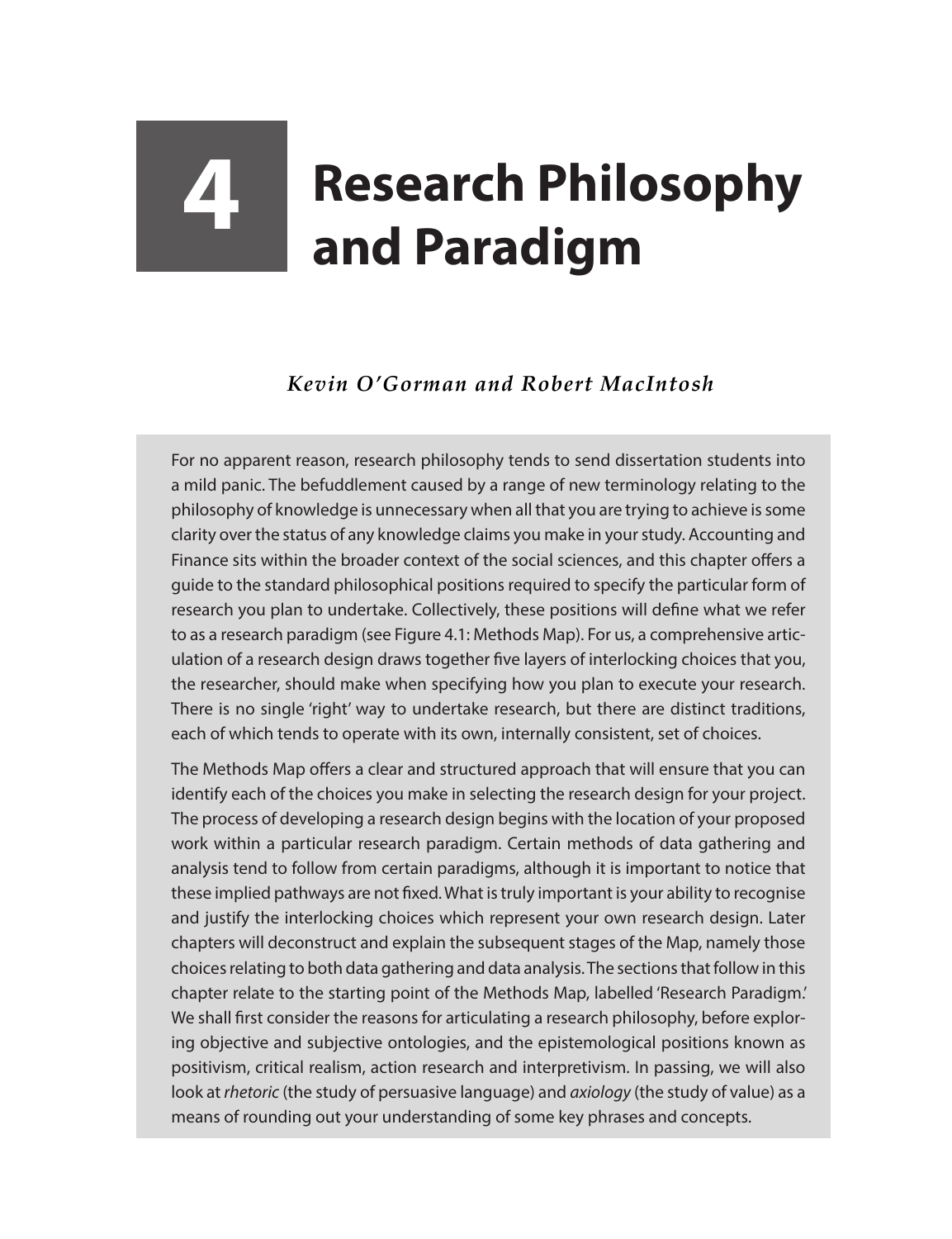

**Figure 4.1:** Methods Map